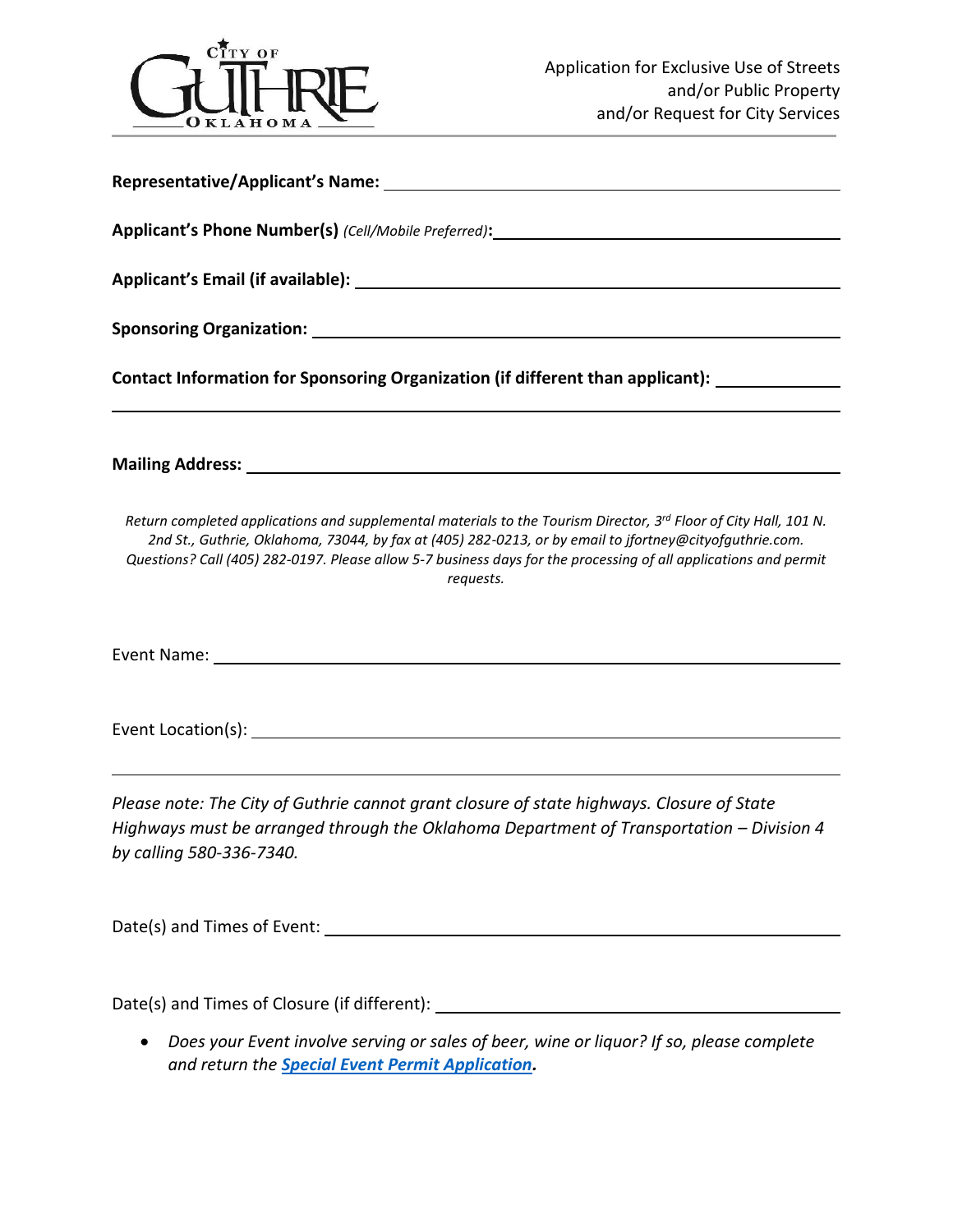*APPLICATION for EXCLUSIVE USE OF STREETS AND/OR PUBLIC PROPERTY*

*Event Name: Event Date:* 

Estimated Attendance\*:

*\*To ensure adequate sanitation, events with an anticipated attendance of over 500 people may be required to supply porta-potties before event approval is issued. The City of Guthrie does not supply or rent porta-potties.*

**Requested City Services:** Please check the box next to the services you need, then give as much detail as possible about how many/much, when, and where services are needed. Attach additional pages if necessary. **\*\****City reserves the right to recover costs for event service***s.\*\***

Police Services (patrol, traffic control, etc.) - *Describe what kind, where, and when:*

\_\_\_\_\_\_\_\_\_\_\_\_\_\_\_\_\_\_\_\_\_\_\_\_\_\_\_\_\_\_\_\_\_\_\_\_\_

Fire/EMS Services (standby EMS, etc.) - *Describe what kind, where, and when:*

\_\_\_\_\_\_\_\_\_\_\_\_\_\_\_\_\_\_\_\_\_\_\_\_\_\_\_\_\_\_\_\_\_\_\_\_\_

\_\_\_\_\_\_\_\_\_\_\_\_\_\_\_\_\_\_\_\_\_\_\_\_\_\_\_\_\_\_\_\_\_\_\_\_\_

\_\_\_\_\_\_\_\_\_\_\_\_\_\_\_\_\_\_\_\_\_\_\_\_\_\_\_\_\_\_\_\_\_\_\_\_\_

\_\_\_\_\_\_\_\_\_\_\_\_\_\_\_\_\_\_\_\_\_\_\_\_\_\_\_\_\_\_\_\_\_\_\_\_\_

\_\_\_\_\_\_\_\_\_\_\_\_\_\_\_\_\_\_\_\_\_\_\_\_\_\_\_\_\_\_\_\_\_\_\_\_\_

\_\_\_\_\_\_\_\_\_\_\_\_\_\_\_\_\_\_\_\_\_\_\_\_\_\_\_\_\_\_\_\_\_\_\_\_\_

\_\_\_\_\_\_\_\_\_\_\_\_\_\_\_\_\_\_\_\_\_\_\_\_\_\_\_\_\_\_\_\_\_\_\_\_\_

\_\_\_\_\_\_\_\_\_\_\_\_\_\_\_\_\_\_\_\_\_\_\_\_\_\_\_\_\_\_\_\_\_\_\_\_\_

\_\_\_\_\_\_\_\_\_\_\_\_\_\_\_\_\_\_\_\_\_\_\_\_\_\_\_\_\_\_\_\_\_\_\_\_\_

\_\_\_\_\_\_\_\_\_\_\_\_\_\_\_\_\_\_\_\_\_\_\_\_\_\_\_\_\_\_\_\_\_\_\_\_\_

Streets (barricades\*, cones, etc.) - *Describe what kind, how many, where, and when:*

\**Please refer to the [City of Guthrie Barricade Policy](#page-4-0) (attached) if requesting barricades. Barricades are required if activity/event involves pedestrians or spectators and will impact roadways/traffic.*

Mowing/Trimming- *Describe specifics including where, and when:*

Trash Cans (Do Not select if Applicant will provide own cans) - *Describe how many, where, and when:*

Water- *Describe where and when or what will be hooked up to water:*

 Electricity (Do Not select if using a generator) – *Describe where, when, and amperage needed, or what equipment your event will feature that needs access to electricity:*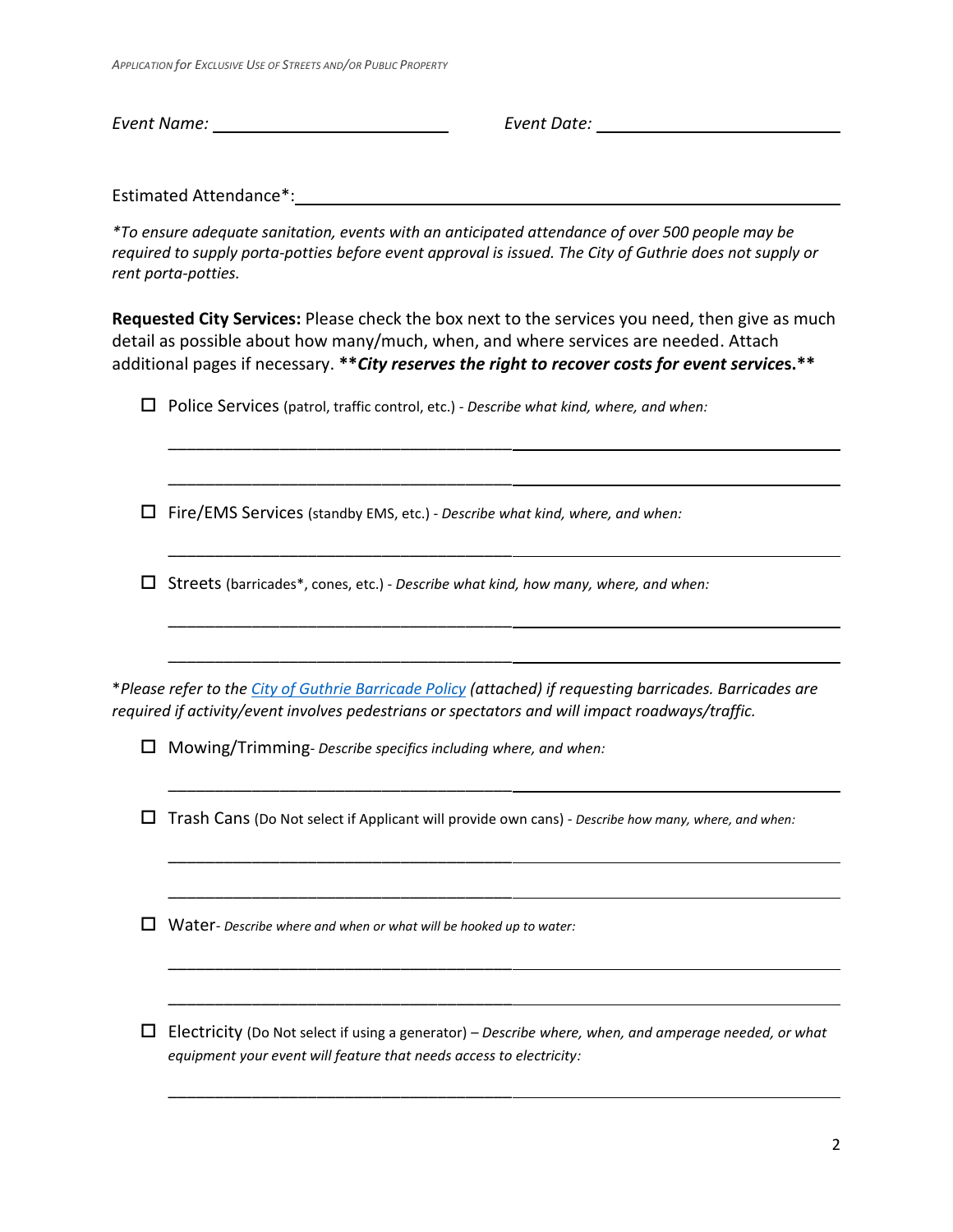### **The Following are Required for your Application to be Processed**

- **1. Proof of Notification of Affected Businesses/Persons***:* Applicant is required to contact all persons, businesses, etc. affected by the proposed closure or use. Complete and return [Worksheet A](#page-3-0) as proof of notification with your application.
	- o Select this bullet if this requirement is not applicable to your event.
- **2. Proof of Liability Insurance:** Attach proof of insurance for a general liability policy effective for the date(s) indicated in the amount of \$500,000 in bodily injury liability per occurrence and \$500,000 in property damage per occurrence or a combined limit of \$1,000,000 per occurrence. *The City of Guthrie MUST be named as Additional Insured.*
- **3. Map:** Attach a map to indicate area(s) used, street closures, barricade/cone placements, electric hookups, water hookups, etc.
- **4. Clean Up:** Applicant must perform a general cleanup of the area used, including picking up all litter, trash, and loose debris.

#### **5. Hold Harmless Agreement:**

(Name of sponsoring organization) \_\_\_\_\_\_\_\_\_\_\_\_\_\_\_\_ \_\_\_\_\_\_\_\_\_\_\_ agrees to indemnify and hold harmless the City of Guthrie and Guthrie Public Works Authority from any and all liability, loss or damage the City of Guthrie may suffer as a result of claims, demands, costs or judgments against it arising from (name event and describe activities):

In addition, (Name of sponsoring organization) \_\_\_\_\_\_\_\_\_\_

Agrees to provide the City of Guthrie a Certificate of Insurance naming the City of Guthrie as an Additional Insured in the amount of not less than maximum exposure of the City of Guthrie under the Oklahoma Governmental Tort Claims Act.

*By signing, I attest I have supplied all information requested and agree to the requirements defined in this application. Failure to fully complete an application may lead to denial of City services or requested use.*

| Signature of Representative                                                                                                                                                                                                    | Date                                  |
|--------------------------------------------------------------------------------------------------------------------------------------------------------------------------------------------------------------------------------|---------------------------------------|
| <b>Printed Name</b>                                                                                                                                                                                                            |                                       |
|                                                                                                                                                                                                                                |                                       |
|                                                                                                                                                                                                                                |                                       |
|                                                                                                                                                                                                                                |                                       |
| <b>Application Received:</b> Application Received:                                                                                                                                                                             | Proof of Notifications? Y / N         |
| Received By: the contract of the contract of the contract of the contract of the contract of the contract of the contract of the contract of the contract of the contract of the contract of the contract of the contract of t | Liability Ins.? Y / N<br>Map? $Y / N$ |
| Funding Requested? Y / N                                                                                                                                                                                                       | Cleanup? Y / N Hold Harmless? Y / N   |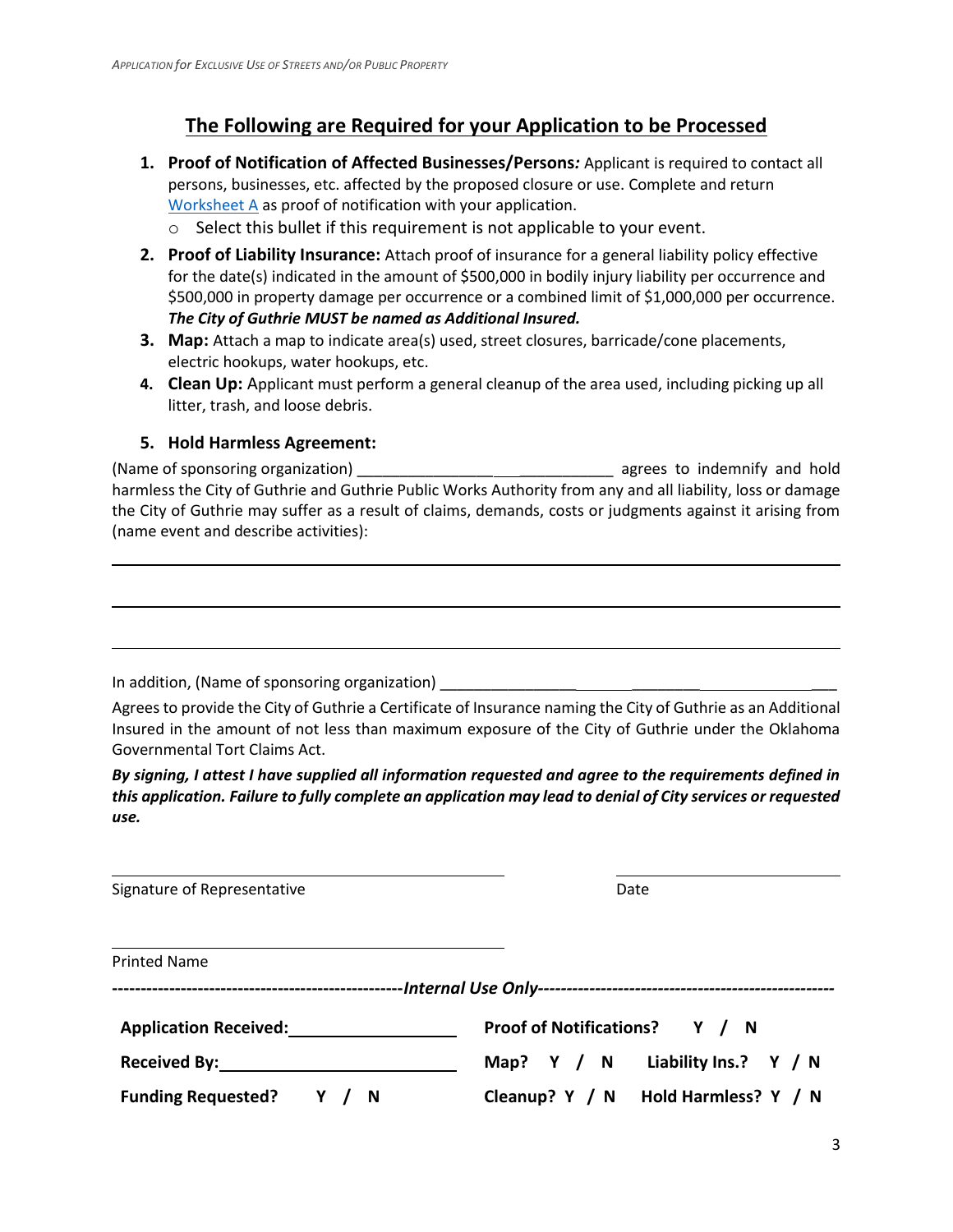## **Worksheet A: Notification of Street Closure/Use of Public Property**

<span id="page-3-0"></span>Event Name:

To ensure the safety of participants and pedestrians during the event, it will be necessary to close the following streets and/or areas:

 $from$   $am/pm$  on  $\_\_\_\_\_\$  until  $am/pm$  on  $\_\_\_\_\_\_\_\_\_\_\_\_\_\_\_\_$ 

The City's intent is to have 100% approval.

| <b>Business Name</b> | Owner, Manager or Equivalent | Signature | Date | Approve | Disapprove |
|----------------------|------------------------------|-----------|------|---------|------------|
|                      |                              |           |      |         |            |
|                      |                              |           |      |         |            |
|                      |                              |           |      |         |            |
|                      |                              |           |      |         |            |
|                      |                              |           |      |         |            |
|                      |                              |           |      |         |            |
|                      |                              |           |      |         |            |
|                      |                              |           |      |         |            |
|                      |                              |           |      |         |            |
|                      |                              |           |      |         |            |
|                      |                              |           |      |         |            |
|                      |                              |           |      |         |            |
|                      |                              |           |      |         |            |
|                      |                              |           |      |         |            |
|                      |                              |           |      |         |            |
|                      |                              |           |      |         |            |
|                      |                              |           |      |         |            |
|                      |                              |           |      |         |            |
|                      |                              |           |      |         |            |
|                      |                              |           |      |         |            |
|                      |                              |           |      |         |            |
|                      |                              |           |      |         |            |
|                      |                              |           |      |         |            |
|                      |                              |           |      |         |            |
|                      |                              |           |      |         |            |
|                      |                              |           |      |         |            |
|                      |                              |           |      |         |            |
|                      |                              |           |      |         |            |
|                      |                              |           |      |         |            |
|                      |                              |           |      |         |            |
|                      |                              |           |      |         |            |
|                      |                              |           |      |         |            |
|                      |                              |           |      |         |            |
|                      |                              |           |      |         |            |

*Please attach additional signatures if necessary.*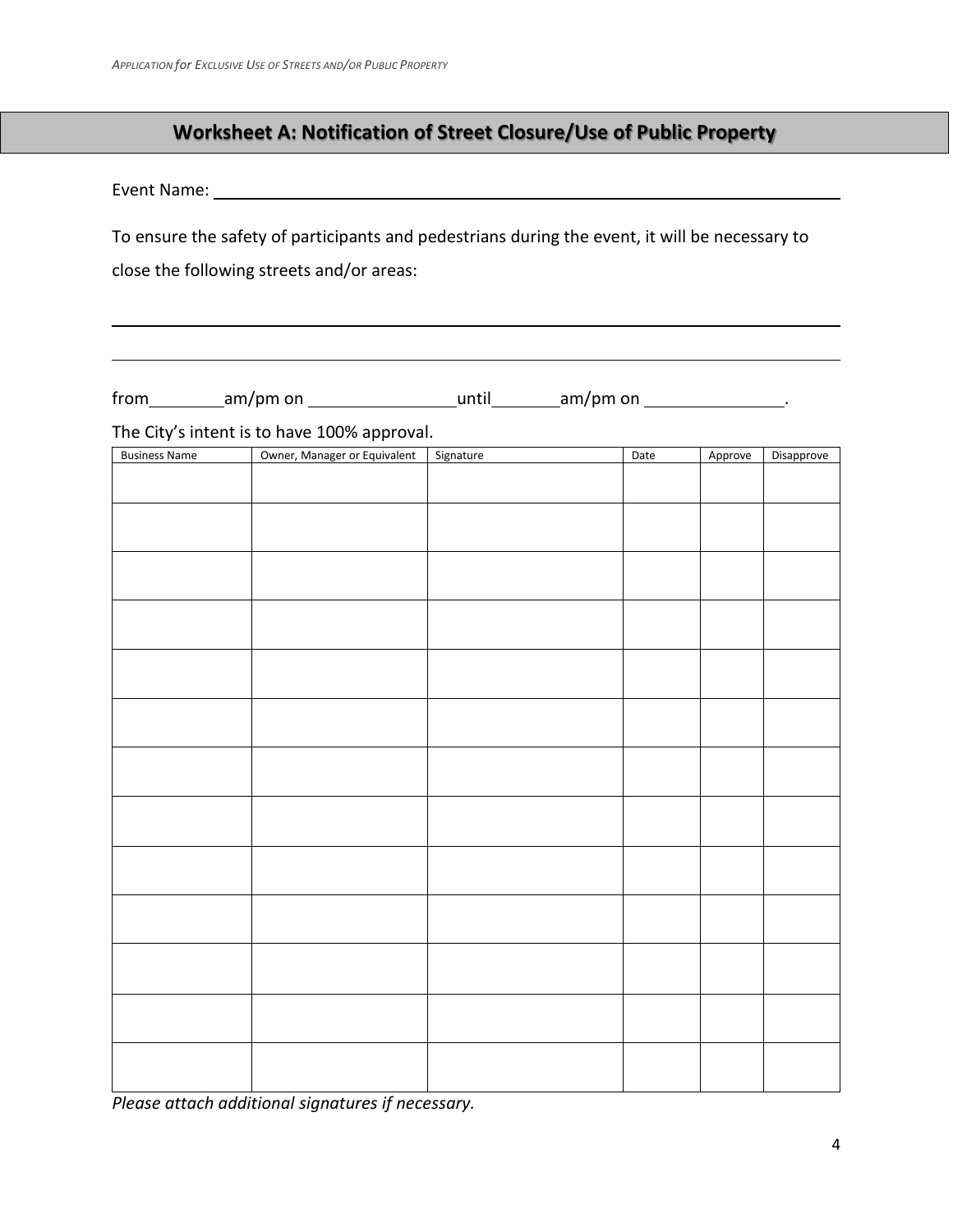#### **Barricade Policy: Street Closure/Use of Public Property**

- <span id="page-4-0"></span>1. **Purpose:** The City of Guthrie provides services to its citizens in a consistent manner and does not "give away" services for the profit of businesses and contractors.
- 2. **Policy:** It is the policy of the City of Guthrie to lend its barricades to the citizens of Guthrie only for non-profit activities such as events that affect the city as a whole, block parties, school activities, and church activities.

It is the policy of the City of Guthrie to require a **48 hour minimum notice** for the use of barricades for these events and activities. A request form must be submitted to the City Manager's office. There will be not charge for the use of barricades. The City will deliver the barricades to the requested site and retrieve the barricades following the event. The requesting organization is responsible for setting the barricades into position prior to the event and removing them when the event is over.

The request must be submitted through the proper channels. The City reserves the right to deny a request that is not submitted under the guidelines of this policy.

It is the policy of the City of Guthrie **not** to lend its barricades to businesses, contractors, or individuals. Businesses, contractors and individuals are required to obtain barricades and other job site safety equipment through a company that provides those items.

The City may require removal or rearrangement of the barricades, if in the City's sole opinion (a) barricade(s) is/are improperly installed or located or creates a dangerous condition for the public or participants of the event for which the barricades are in use.